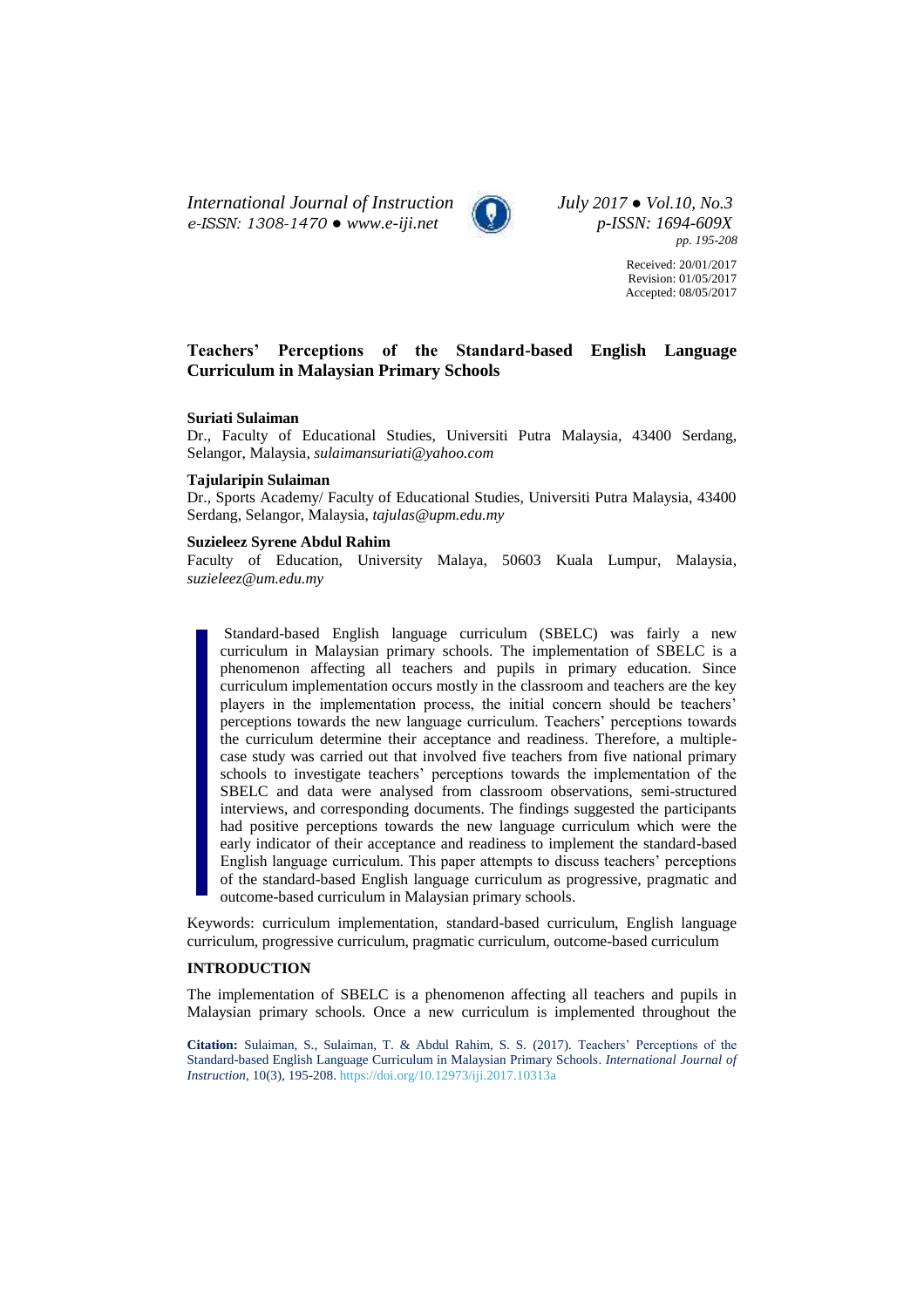entire school system, it is expected that its effectiveness will increase as time goes by. In the process, teachers may gain experience and adjust to new curriculum content and teaching methods. However, in some cases, a new curriculum that proven effective in the pilot stage may turn out to be less effective once it is fully implemented throughout the education system (Kim, 1977). After three years being enacted, teachers are expected to properly implement the standards-based English language curriculum. To ensure that the new curriculum contributes to the attainment of the educational goals of the nation, the implemented curriculum entails proper and continuous monitoring by interested parties who need to know where and how to improve the curriculum product (Lewy, 1977), and as such, someone must monitor what is occurring and determine whether these actions are appropriate (Ornstein & Hunkins, 2014). Though some studies have been done by the Ministry of Education but there is no specific knowledge on the implementation of SBELC in actual classroom setting.

Since curriculum implementation occurs mostly in the classroom and teachers are the key players in the implementation process, the initial concern should be the teachers' reactions towards the new language curriculum. The new curriculum can succeed only if teachers accept it. The acceptance by teachers of an educational programme is a prerequisite for its success. If teachers do not accept the programme, one can hardly expect that it will be properly implemented (Soto, 1977). Furthermore, to determine whether the teachers accept the new curriculum and are ready to implement it, one should gather data on teachers' perceptions (Kim, 1977). Likewise, teachers are more likely to teach English successfully if they have positive outlook of the new language curriculum.

By acknowledging teachers' perceptions of SBELC, the educational leaders may anticipate whether the teachers accept the new English language curriculum and are ready to implement it or not because teachers' perceptions are the early indicators of teachers' acceptance and readiness. However, there is no specific data on Year One teachers' perceptions of the new language curriculum; for which reason this study was proposed.

# **Objective of the Study**

The study was part of a larger study that aimed to investigate teachers' implementation of the standard-based English language curriculum in Malaysian primary schools. The issue was explored through seven research questions but this paper will only discuss one of the seven research questions which is : what are teachers' perceptions of the standardbased English language curriculum?

#### **METHOD**

#### **Research Design**

The researcher used qualitative case study as the research approach. Case study allows researcher to investigate a phenomenon in-depth over a period of time through a number of cases in actual setting. To get rich information, five Year 1 English teachers who were teaching at five national primary schools of different contexts were chosen. Each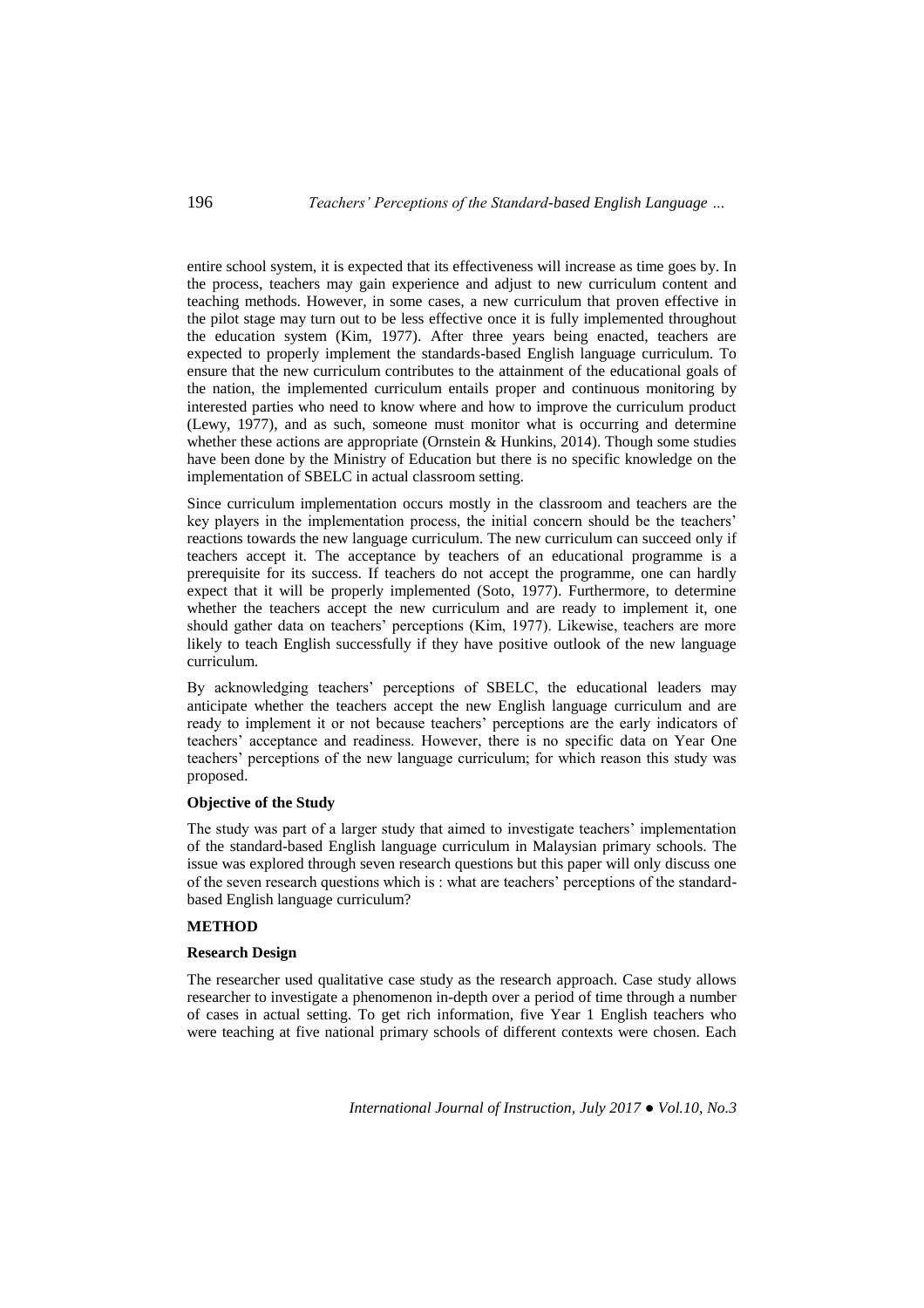individual teacher was the subject of an individual case study, but the study as a whole covered five teachers and in this way the study used a multiple-case design. It was called multiple-case study because several cases were studied jointly in order to investigate a phenomenon (Stake, 2005). The five cases were chosen for in such aggregate, the case study might predict contrasting results (a theoretical replication), pursued two different patterns of theoretical replications, provided compelling support for the initial proposition, and attained a high degree of certainty about the multiple-case results (Yin, 2009). In each situation, an individual teacher was the case being studied, and the individual teacher was the primary unit of analysis. Since teachers were the key players in implementing the standard-based English language curriculum in primary schools, so, they were the main unit of analysis, being addressed by the research question.

The implementation process of English language curriculum differs in relation to the facilities of schools and classrooms, teachers' and pupils' characteristics (Yanik, 2007). Respectively, case selection was done after taking into consideration teacher expertise development (Berliner, 2004) and school bands (based on national category) and school clusters (based on participating district category). By looking at the implementation process executed by teachers of different stages of teacher expertise development in schools of different bands and groups, the study allowed the researcher to investigate the central phenomenon at different contexts.

#### **Data Collection**

The qualitative data were collected from one-to-one, semi-structured interviews. By interviewing, the researcher is able to develop insights on the participants understanding of the phenomenon under study (Bogdan & Biklen, 2011) that the researcher could not find out through observation. The participants were interviewed twice and every conversation was recorded using a mechanical device upon the participants' approval. The use of voice recorder seems prudent to ensure that the researcher does not change what has been said because of misinterpretation either consciously or unconsciously or record words more slowly than they are spoken (Patton, 2002).

Prior to the interviews, the researcher prepared the interview guide, which consists of a list of questions or issues to be explored in the course of the interview, provides a framework within which the interviews develop questions, sequence those questions, and make decisions about which information to pursue in greater depth (Patton, 2002). While preparing the questions, the researcher referred to several studies on curriculum implementation (Barret-Mynes, 2013; Bryan, Ortlieb, & Cheek, 2013; Hu, 2008; Nguyen, 2013; Yanik, 2007) and a peer debriefer who was an associate professor in the field of study, Curriculum and Instruction to review and ask questions about the study so that the study was examined by people other than the researcher. In this context, the interview guide served as a basic checklist during the interview to ensure that common information is obtained from the participants by covering the same topics and issues. Thus, it kept the interaction focused and ensured the researcher fully used the limited time available in an interview situation.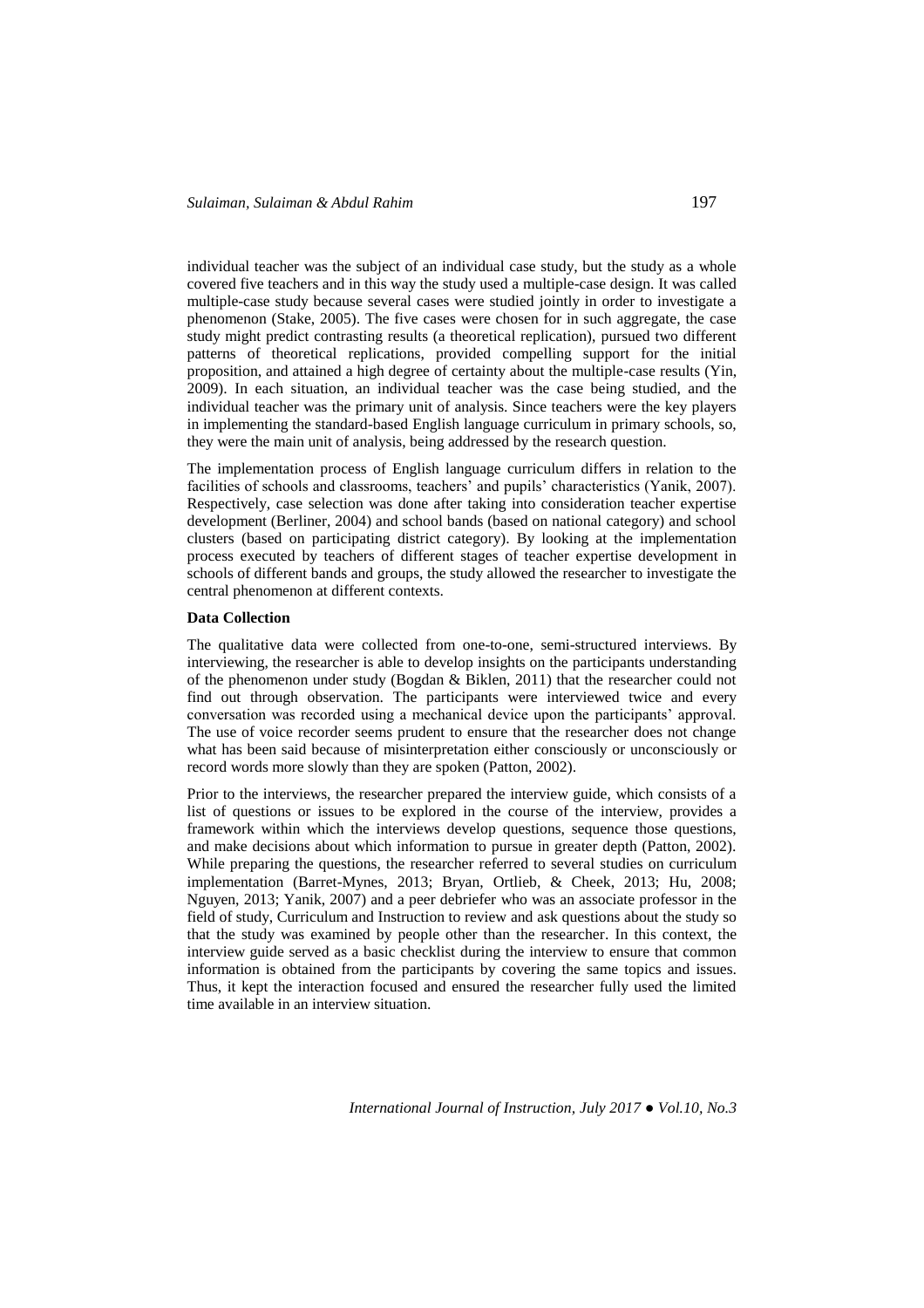### **Data Analysis**

Since the raw data of interviews were quotations, the verbal data needed to be fully transcribed. Once the transcriptions were ready, the participants were given a copy of the transcripts to check for its content and spelling accuracy. To create transcripts for interview data, the researcher adapted a few guidelines from Creswell (2012). Using a computer, the researcher first wrote detailed header that contained information about the interview, such as number of interview, date, time, place, and interviewee. Then, the researcher created three columns to record the codes, text document, and themes. The researcher transcribed all the interviewees' words as text document. The researcher left extra space on the page between the interviewer's comments and the interviewee's comments so that she could distinguish clearly between speakers during data analysis. Next, the researcher highlighted the questions asked by the interviewer to indicate where one question ended. Later, the researcher wrote down notes in the 2-inch margins on each side of the text document. On the left side, the researcher inserted codes and on the right side, emerging themes. For codes, the researcher used two or three words as labels. The words were actual words used by the participants during the interviews. For themes, the researcher categorized the codes before came up with the themes.

To pursuit a trustworthy study, the researcher adapted several techniques advocated by Lincoln and Guba (1985) namely triangulation, member checking, peer debriefing, thick description, inquiry audit by external auditor, and audit trail.

# **FINDINGS**

When asked about the standard-based English language curriculum, almost all participants perceived that it is a good curriculum and even better from the former curriculum as it characterizes progressive, pragmatic and outcome-based curriculum. On top of that, they noticed a few significant changes in the new language curriculum, thus made it different from the former curriculum.

### **Progressive Curriculum**

All participants acknowledged that the new language curriculum focused on studentcentred, while teacher-centred teaching approach was commonly in practice in the former language curriculum. Student-centred teaching approach focuses more on what the pupils do in order to learn than what the teacher does. Therefore, as an important part of the teaching and learning approach, the new language curriculum emphasizes active learning approach to engage pupils in their learning. Respectively, teachers are expected to design teaching strategies, activities, and instructional materials that meet the differing needs and abilities of pupils to give them a chance to actively engage with the content. In relation to student-centred teaching approach, RP3 described the role of a teacher in the new language curriculum as a facilitator who guides the pupils to discover knowledge and skills themselves through various learning opportunities.

KSSR English is more student-centred rather than teacher oriented. In KSSR English, the method of teaching and learning is student-centred while in KBSR English, it is more on teacher-centred. In KSSR English, teacher is only the facilitator. A teacher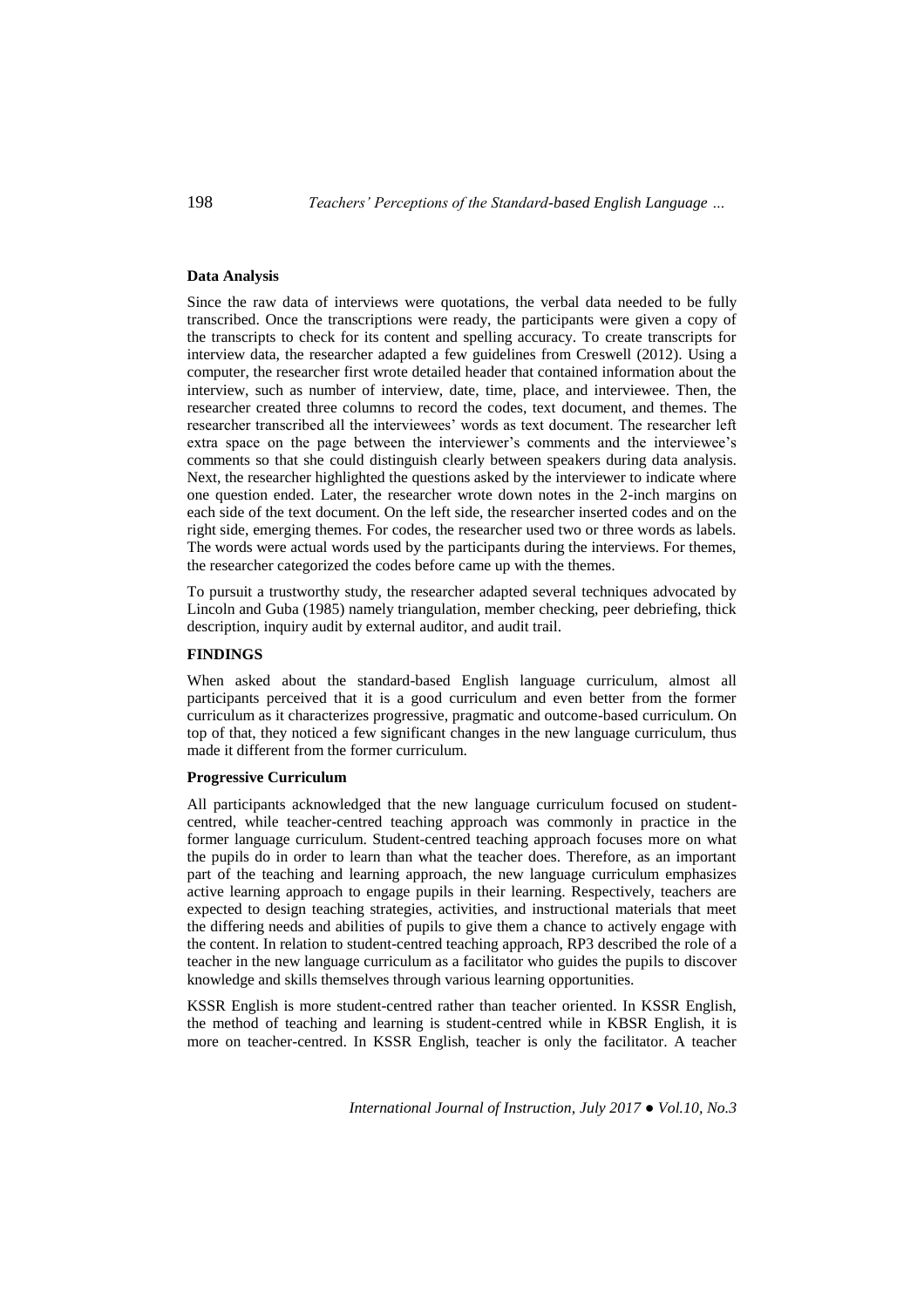guides the pupils to discover things by themselves through discussions, group works, presentations and other engaging activities.

### (RP3: Interview 1/Q3)

Since pupils are responsible on their own learning, RP3 stated that pupils will be more appreciative of their own efforts which resulting in memorizing things that they have worked on better. Hence, she thought student-centred was a good approach.

In KBSR English, teacher feeds the pupils with everything. The pupils are not actively involved in finding and collecting information or problem-solving. In KSSR English, pupils become more appreciative of their own efforts and will memorize things that they have worked on better. It is a good approach.

#### (RP3: Interview 1/Q3)

In response to student-centred teaching approach, RP2 acclaimed that the new curriculum encouraged the pupils to actively participate and talk more in the classroom. She believed that this practice was good because pupils became more active in the classroom. The pupils could take part in the discussion where they could give their opinions and share their ideas to the class. Through such communicative activities, RP2 anticipated the pupils could develop self-confidence in communication.

The latest curriculum is student-centred. The focus shifts to the pupils. Teach pupils how to think, solve problems, cooperation and give them more control in the classroom. Teacher acts as a guide. Pupils become more active in class. It encourages pupils to participate in the class where the pupils can give their opinions. The pupils are more active in the classroom. More to group work which they need to discuss questions in the textbook or worksheet and later, present their ideas to class. Pupils could develop selfconfidence in communication through communicative activities.

#### (RP2: Interview 1/Q3)

Using student-centred teaching approach, the participants focused on pupils and involve them actively in the teaching and learning activities. In doing so, the participants planned varied communicative activities tailored to pupil's abilities and needs. Pupils are guided to enforce understanding according to their respective pace of learning due to individual differences and differing abilities. In brief, the new curriculum expects the teachers to give due emphasis on student-centred approach in teaching and learning strategies as well as activities. In response to student-centred teaching approach, pupils are expected to take an active role in the teaching and learning process. What has been discussed earlier about teachers' and pupils' roles shows that the new language curriculum features a progressive curriculum which always gives emphasis on studentcentred.

Given the aim of the new language curriculum is to enable the pupils to communicate effectively in a variety of contexts that is appropriate to their level of development, teachers are, therefore, recommended to use communicative approach or communicative language teaching (CLT) that emphasizes communication as both the mean and the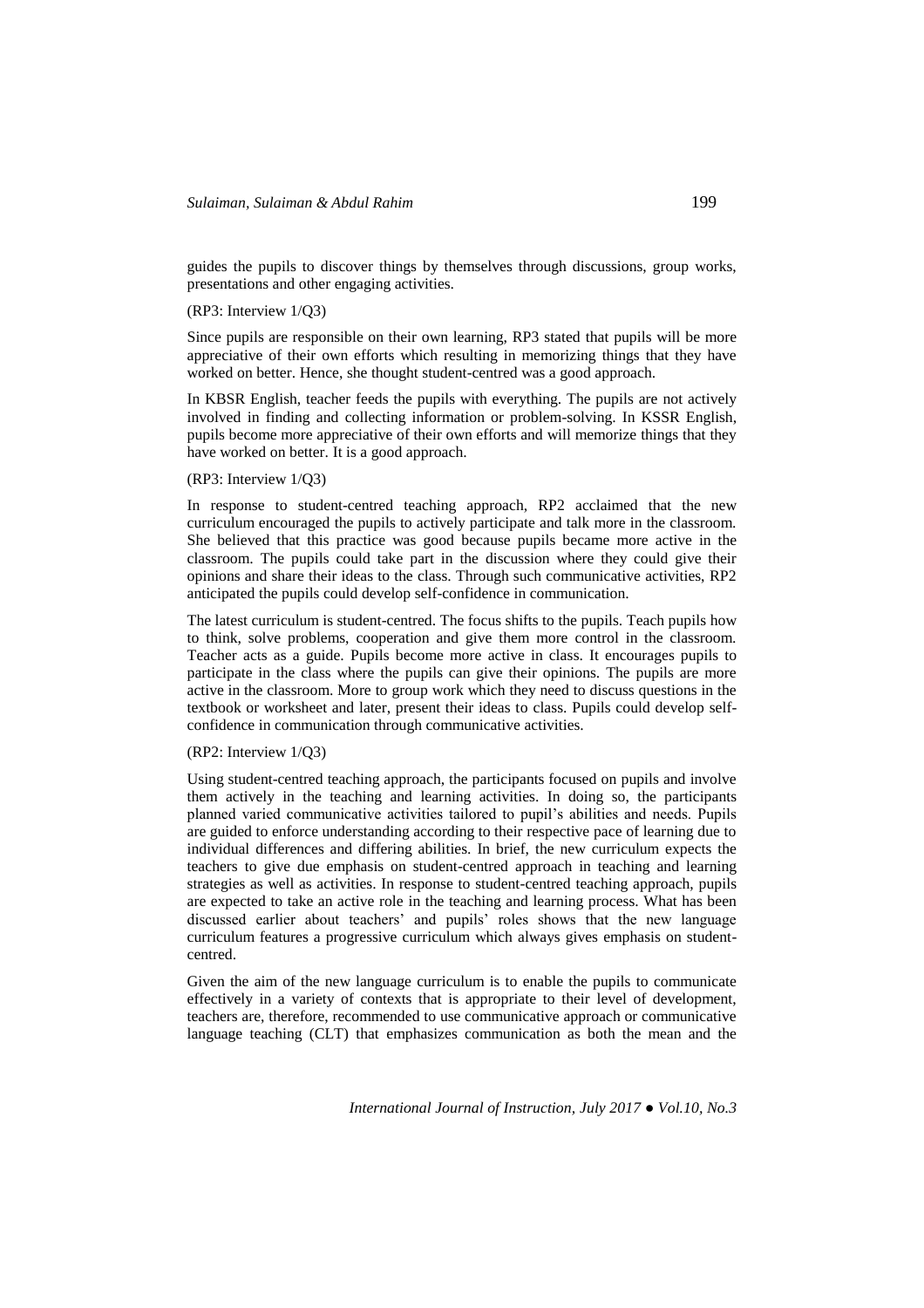ultimate goal of language learning. The language learning takes place mostly through student-to-student, student-to-teacher, and teacher-to-student interaction especially during the implementation of CLT-based activities. Through CLT, pupils are expected to be able to communicate with their peers and adults confidently and appropriately in formal and informal situations. However, CLT is not the default approach for developing communicative abilities. The approach to teaching English in Malaysian schools is eclectic in which teachers may employ any method that gives due importance to both language learning and acquisition.

#### **Pragmatic Curriculum**

Four out of five participants regarded the new language curriculum as a good curriculum, while three of them thought that it was even better than the former curriculum because the curriculum helps the pupils a lot in mastering the English language. One of the participants, RP5 claimed the recent language curriculum was able to help the pupils become more proficient in English in future due to the fact that the language teaching and learning was more focused as teachers know what to teach and pupils know what to learn. It gave them clear picture of what they need to achieve (learning outcomes) at the end of the lesson. Thus, in the new curriculum, teachers and pupils should know what and how to master English which is essential for pupils in order to gain access to information and knowledge written in English.

I think it is very good because it helps the pupils a lot in mastering the English language. It emphasizes the language skills: reading, writing, listening, speaking, grammar, and language arts. It is more focused. Teacher knows what to teach and pupils know what to learn. Teacher can teach using the focused skills given per day. It gives the teacher clear picture of what they need to achieve (learning outcomes) at the end of the lesson.

# (RP5: Interview 1/Q3)

One participant, RP3 asserted the standard-based English language curriculum integrated many language skills for pupils to learn during English lesson, such as dictionary skills, scanning, scheming, and penmanship which is good for pupils because they will learn English faster and easier. She explained some of the skills were also taught in the former curriculum, however, pupils learned the skills indirectly. Conversely, the SBELC develops language skills systematically during early years of schooling, and thus, pupils' progress in corresponding language skill can be monitored and problems in relation to language learning of each skill could be addressed efficiently.

KSSR English is better than KBSR English because KSSR English integrates many skills for pupils to learn, such as dictionary skills, reading skills as in scanning, scheming, and penmanship. This is good because they will learn English faster and easier. They did learn such skills in previous curriculum, but indirectly. KSSR English develops the language skills systematically during early years of schooling, and thus, progress can be monitored and problems could be encountered efficiently.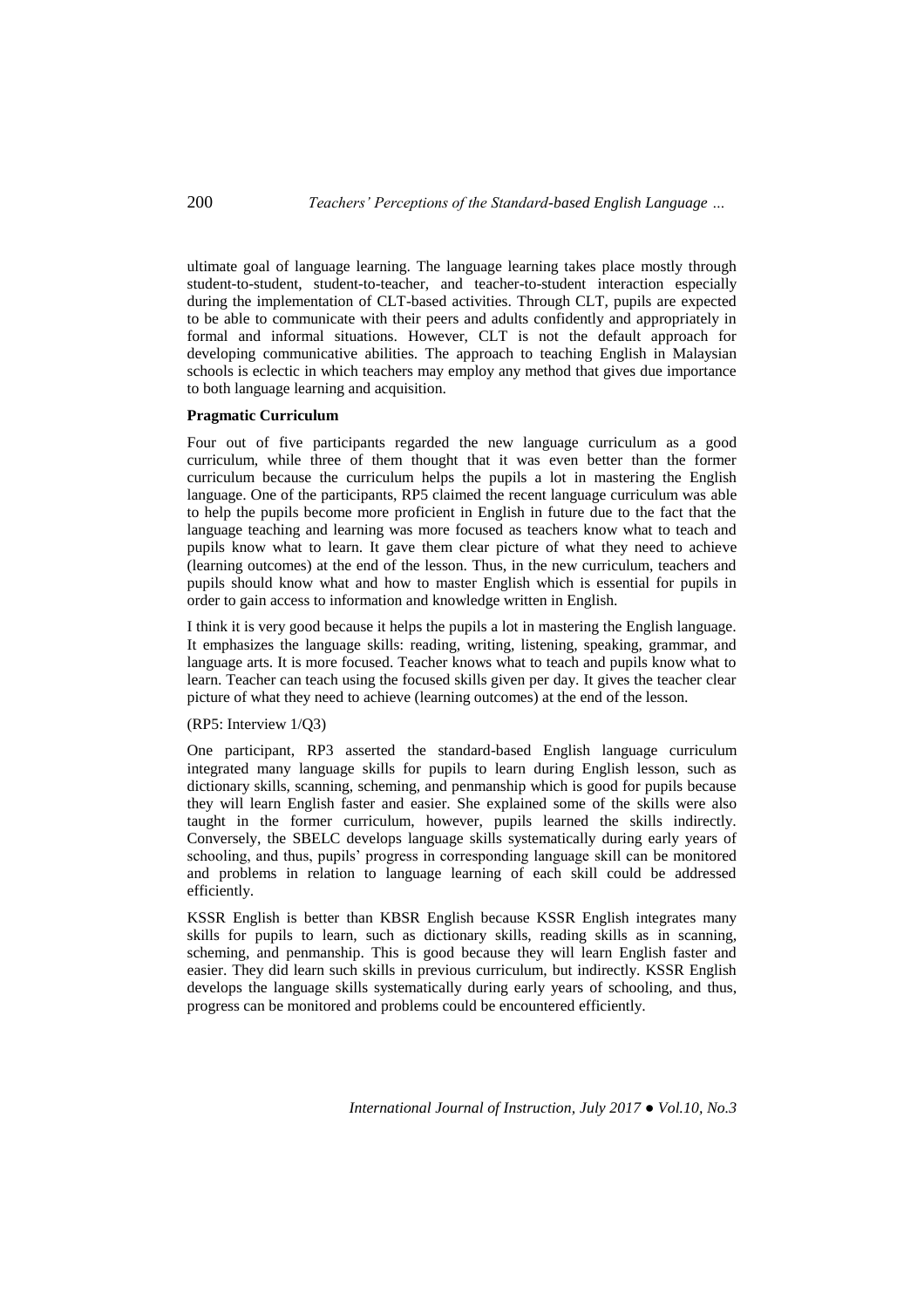#### (RP3: Interview 1/Q3)

The integration of various language skills in the new curriculum is to help the pupils build a strong foundation of salient language skills and sub-skills as defined in the learning standards. Basic listening and speaking skills will help the pupils enrich their understanding of the language. The phonics skill will help the pupils begin to read and a good foundation in penmanship will help the pupils acquire good handwriting. The integration of language arts in the lesson will motivate the pupils to learn the language in a fun way and thus enjoy language learning.

One of five participants even perceived that the recent curriculum gave more emphasis on language practice for pupils to build strong foundation in English. According to RP4, pupils had more time to practise the language during English lessons.

I think it is a good curriculum. The standard-based English language curriculum is even better than the previous one. The new curriculum helps pupils learn English better and acquire strong foundation in the language. Teacher can build strong foundation of the English language skills to pupils because pupils have more time to practice the language skills they have learned.

#### (RP4: Interview 1/Q3)

In line with the government's policy on strengthening English, the new curriculum has been designed to produce pupils who will be more proficient in the language. The goal of the English language curriculum is then to help pupils acquire the language in order to help them use it in their daily lives, to further their studies, and for work purposes. To help pupils acquire the language, RP4 concluded teachers need to provide more opportunities for pupils to practice the language skills that they have learned in the classroom through engaging activities. The practice aims to give pupils intensive practice in the target language, as well as to build up pupils' confidence in their ability to use the target language to a level that allows them to participate in the freer communicative situation they will meet in the final phase of the lesson. To ensure that the practice achieves the learning objectives, the pupils need ample practice time. Respectively, the new language curriculum allocates 300 minutes per week for language learning and practice in national primary schools.

The new language curriculum was designed to help pupils acquire the language for daily use, to further study, and for work purposes. It was therefore regarded by RP3 as more convenient to pupils compared to KBSR English because pupils learned English not just for examination. In fact, she confided that pupils learn English so that they are able to converse in simple daily conversation and understand common English language around them.

KSSR English is more convenient to pupils compared to KBSR English because in KSSR English, pupils learn English for daily use, not just for examination. Pupils could learn in a more interesting manner and teachers could improvise their skills. By right,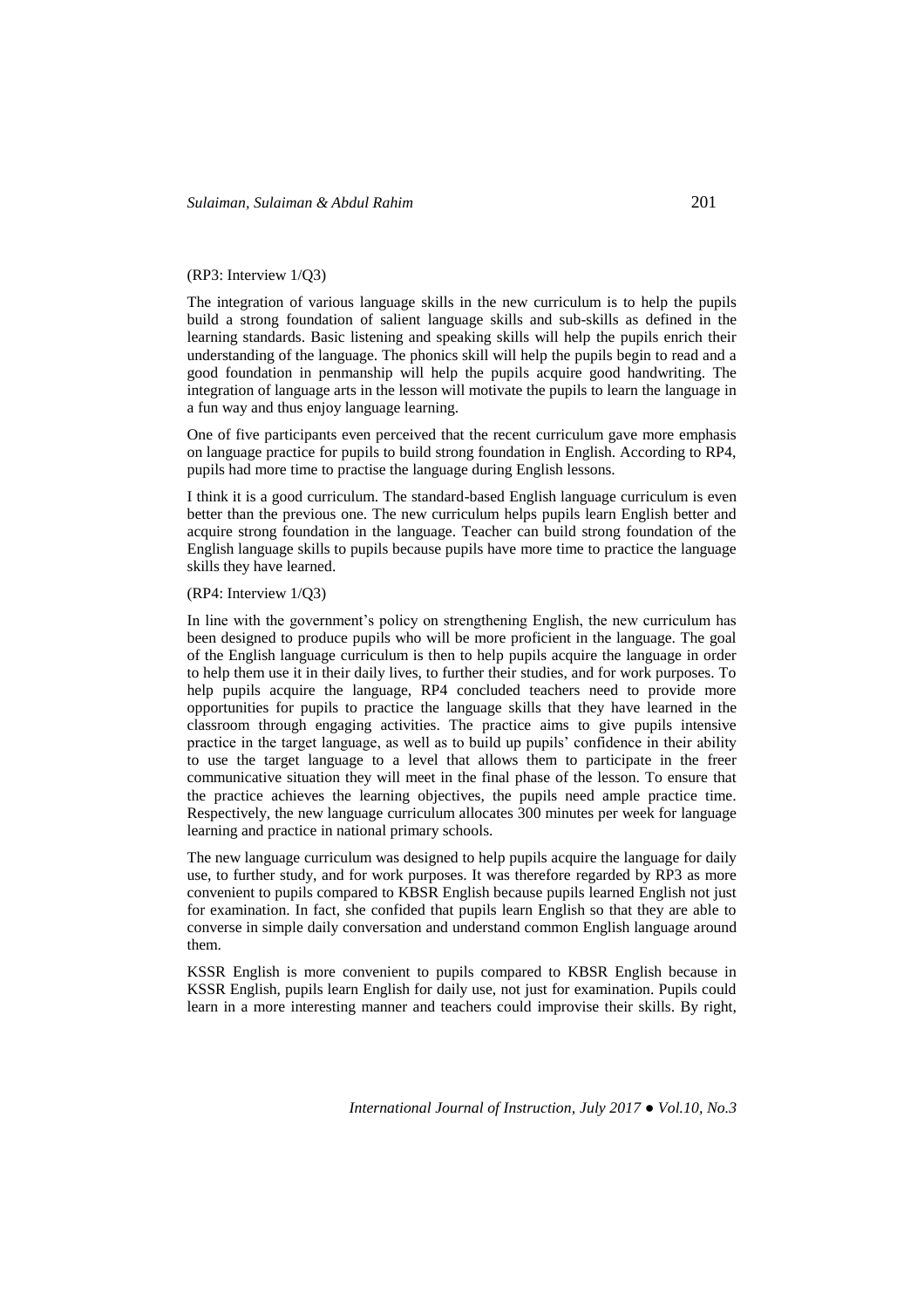pupils should be able to converse in simple daily conversation and understand common English language around them.

### (RP3: Interview 1/Q3)

Apparently, the main purpose of language learning in the new language curriculum is not merely getting good grades during the examination. Yet, pupils learn English language for their own convenience. In fact, the English language curriculum provides learning opportunities for the pupils to be able to communicate effectively in a variety of contexts that is appropriate to the pupils' level of development. On top of that, almost all participants were in favour of the new language curriculum for it was non-examoriented which was distinct from the former language curriculum.

Referring to the statements above, it is evident that the new language curriculum focuses on pupils' overall performance in language learning. Therefore, equal attention is given pupils' holistic ability, development, and achievement. Conversely, in exam-oriented curriculum, good grades are all that matters. Teachers and pupils have to invest a lot of their time to ensure that pupils excel in studies. Pupils are forced to know and learn in order to get good grades during examination. This can be easy for some pupils but it can be very difficult for others. Inability to perform only results in stress not only to pupils but also to teachers because the pupils fail to achieve the aim set by the teachers to get higher grades in examination.

Though exam-oriented curriculum has a noble aim, the implementation tends to affect the pupils. Those who have good grades usually get affection while those who have low grades are seen as unworthy to fit into the society and results in low-self-esteem among them. On the other hand, the standard-based English language curriculum regards pupils as unique individuals with multiple intelligences, in which some may excel academically while others possess hands-on expertise. Considering their individual differences, the pupils are given more space to learn the language in a fun way through various engaging activities for the sake of language learning and not aiming for high grades solely.

RP2 even expressed her concern about the outcomes of the previous language curriculum which was exam-oriented. She believed an exam-oriented curriculum produced dependent learners for everything including the answers was given by the teachers. This is due to the fact that most pupils learn the language with the main intention to get good grades during examination. Fear of making mistakes and getting low grades during examination leads them to rely on teachers to provide correct information and answers during language learning and practice.

The previous curriculum was exam-oriented. Answers were provided by the teachers. Everything was spoon feeding. However, the latest curriculum is student-centred. It encourages pupils to participate in the class where the pupils can give their opinions.

# (RP2: Interview 1/Q3)

In exam-oriented curriculum, pupils believe that the information should be transmitted from the teachers, they are not used to discovery learning. Therefore, they prefer to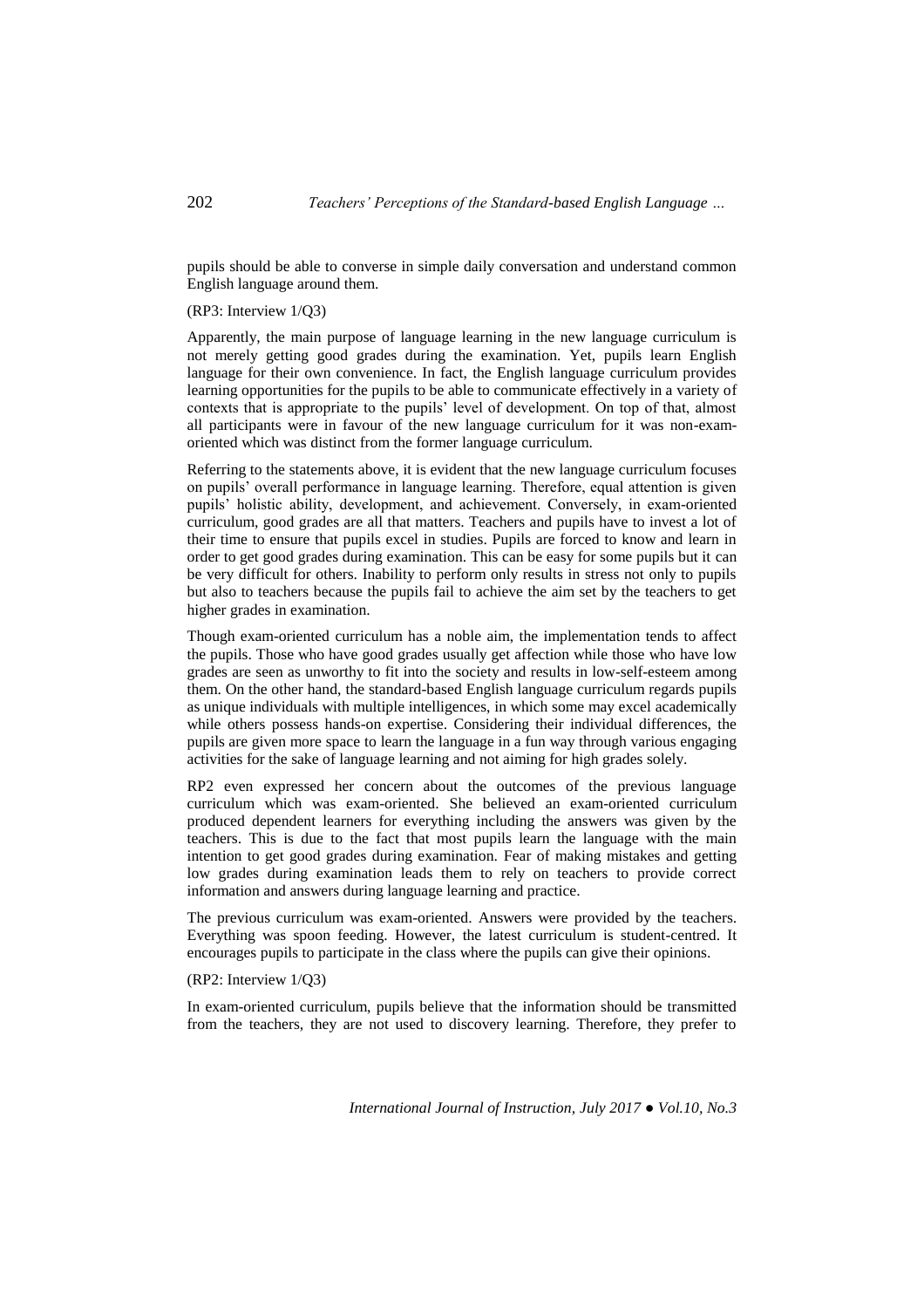imitate the teachers in order to avoid doing mistakes rather than make own efforts to search for the answers and information or learn from the mistakes. They learn better by imitating the teachers. Hence, such language curriculum and teacher-centred approach encourage the pupils to be dependent learners. On the other hand, RP5 said that the new language curriculum teaches pupils to be independent learners, in which pupils are responsible on their own learning.

Pupils need to think a lot by themselves. Furthermore, the new curriculum assesses pupils' holistic learning progress and achievement and teaches pupils to be independent learners who could think critically and creatively.

(RP5: Interview 1/Q3)

Based on the above discussion, it is evident that the new language curriculum recommended integration of language skills, more language practice, and non-examoriented approach. The findings explain the ultimate goal of the language curriculum is to prepare the pupils to learn English so that they can use it in their future. Considering the whole emphasis of method of teaching is on pupils and what is useful to the present needs of the pupils, the principle of learning is by doing, and the teacher's role is that of a facilitator and a guide, the new language curriculum is pragmatic in nature.

# **Outcome-Based Curriculum**

All participants were well-aware that the former language curriculum for Year One was transformed to modular structure, and thus the language curriculum was organized in four modules, namely listening and speaking, reading, writing, and language arts and as recommended by the Curriculum Standard Document, they are to teach according to the given modules.

For Year One and Two, four modules are introduced. They are listening and speaking, reading, writing, and language arts. While grammar is being taught during Year Three to Six.

#### (RP2: Interview 1/Q3)

We have to use the given modules. The modules have been given by the Ministry of Education as the guidance to all teachers. It is good to have the modules. Teachers will have more appropriate guidance on what and how to teach the pupils. I like using it. It is already completed and covers everything that needs to be taught to the pupils.

#### (RP5: Interview 1/Q3)

Each module was designed to be a self-contained and independent unit of learning which focuses on a few well-defined objectives as stipulated in the Curriculum Standard Document. The objectives of language teaching and learning are reflected in the content and learning standards. Teachers then focus on helping the pupils learn what the standards specify and what the pupils need to know and be able to do. This defines the new language curriculum as outcome-based for which the teaching focuses on what the pupils should know and actually do after they are taught in the classroom.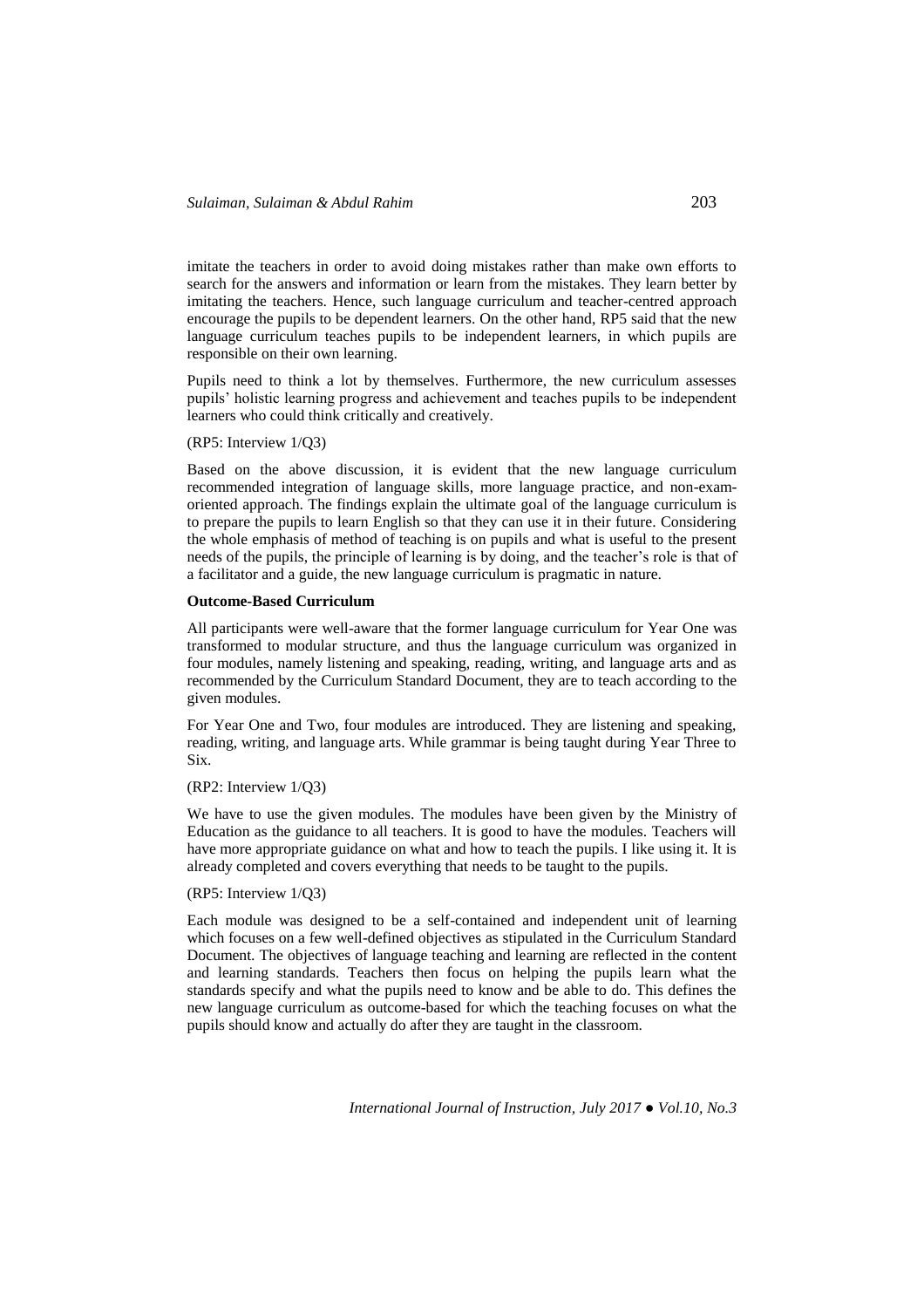# 204 *Teachers' Perceptions of the Standard-based English Language …*

The organization of the new curriculum in a modular structure received positive feedback from two participants. RP4 and RP5 admitted that the new curriculum which emphasizes on the development of specific language skills through four modules helps pupils learn English better and acquire strong foundation to build their proficiency in the language.

The lessons are divided into modules: listening and speaking, reading, writing, and language arts that help the pupils learn English better and acquire strong foundation to build their proficiency in the language.

(RP4: Interview 1/Q3)

I think it is very effective and helpful in developing pupils' proficiency in English.

(RP5: Interview 1/Q3)

A modular curriculum stresses on clear behavioural outcomes and teaching which progresses in small steps, and encourages active involvement by pupils, immediate feedback through classroom assessment, reinforcement, and self-pacing. Such curriculum allows the pupils to study a module intensively and complete it in a year.

Respectively, the new language curriculum helps the pupils become more proficient in the language through the development of specific language skills under each module. Furthermore, the standard-based English language curriculum focuses on the learning outcomes or the expected performance of what the pupils should know, understand and be able to perform within the respective year. As the teaching and learning process going on, the pupils' learning progress and performance of specific skill are measured against the learning standards as specified in respective modules. Hence, the new curriculum characterizes an outcome-based curriculum.

# **CONCLUSION**

The participants perceived the standard-based English language curriculum as a curriculum that emphasises student-centred approach. This form of approach encourages active participation among students as well as accommodates different language abilities. Hence, the teacher's role changes to being a facilitator.

Participants expressed that the new language curriculum provided clearer learning outcomes. These learning outcomes reflected more integration of various language skills and elements of the use of the English language in everyday life. The participants view this change as a good way of mastering the English language among students. This in turn, will provide students with a stronger foundation of the language.

Apart from this, the participants were of the opinion that the standard-based English language curriculum also put emphasis on a non-exam-oriented approach. This form of approach allows teachers to obtain a more holistic understanding of students' learning progress. This new curriculum is modular in nature and outcome-based. Students are able to master the language in a paced manner.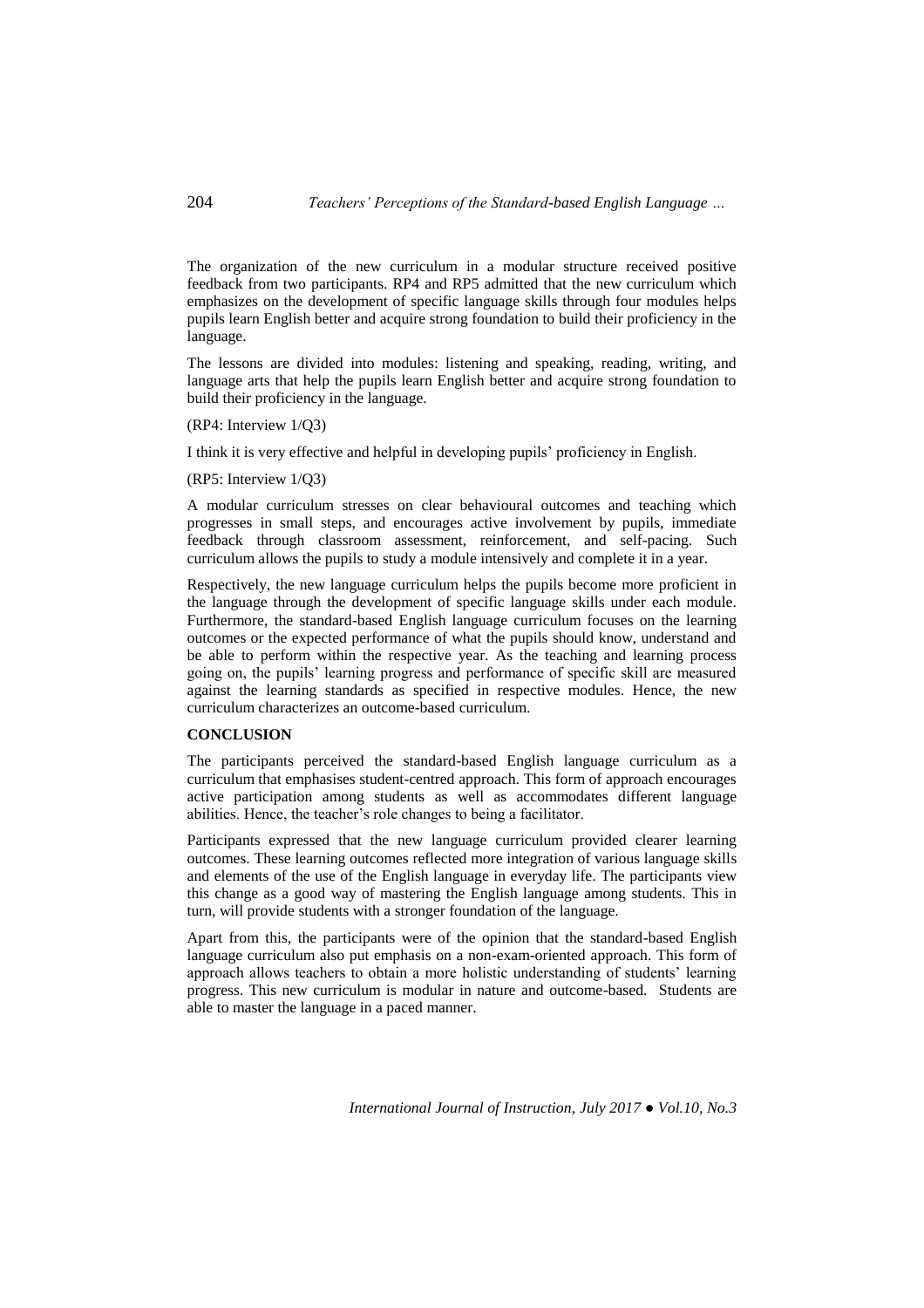The participants' perceptions about the standard-based English language curriculum as progressive, pragmatic and outcome-based curriculum suggested that all participants had positive outlook of the new language curriculum. According to Ornstein  $\&$  Hunkins (2014), teachers' perceptions determine their acceptance of an educational programme and readiness to implement it. Therefore, the participants' positive perceptions towards the new language curriculum are the early indicator of their acceptance and readiness to implement the standard-based English language curriculum.

## **REFERENCES**

Berliner, D. C. (1994). Expertise: The wonders of exemplary performance. In J. N. Mangieri & C. C. Block (Eds.), Creating powerful thinking in teachers and students. New York: Holt, Rinehart & Winston.

Berliner, D. C. (2004). Describing the behavior and documenting the accomplishments of experts teachers. *Bulletin of Science, Technology & Society, 24,* 200-212.

Bogdan, R. C., & Biklen, S. K. (2011). Qualitative Research For Education: An Introduction to Theories and Methods (5th ed.). New Jersey: Prentice Hall.

Creswell, J. W. (2012). Educational Research: Planning, Conducting, and Evaluating Quantitative and Qualitative Research (4th ed.). Boston, MA: Pearson Education.

Creswell, J. W. (2013). Qualitative Inquiry and Research Design: Choosing Among Five Approaches (3rd ed.). Thousand Oaks, CA: Sage Publications.

Creswell, J. W. (2014). Research Design: Qualitative, Quantitative and Mixed Methods Approaches (4th ed.). Thousand Oaks, CA: Sage Publications.

Kim, H. (1977). Quality control of implemented curriculum over time. In A. Lewy (Ed.), Handbook of Curriculum Evaluation (pp. 150-163). Paris: UNESCO.

Lewy, A. (1977). The nature of curriculum evaluation. In A. Lewy (Ed.), Handbook of Curriculum Evaluation (pp. 3-33). Paris: UNESCO.

Ornstein, A. C., & Hunkins, F. P. (2014). Curriculum Foundations, Principles and Issues (6th ed.). Essex: Pearson Education.

Patton, M. Q. (2002). Qualitative research and evaluation methods (3rd ed.). Thousand Oaks, CA: Sage Publications.

Soto, M. L. (1977). Teachers, parents and community as data sources. In A. Lewy (Ed.). Handbook of Curriculum Evaluation (pp. 247-257). Paris: UNESCO.

Stake, R. E. (2005). Qualitative case study. In N. K. Denzin, & Y. S. Lincoln (Eds.), The Sage Handbook of Qualitative Research (3rd ed., pp. 443-466). Thousand Oaks, CA: Sage Publications.

Sulaiman, T., Ayub, A.F.M. & Sulaiman, S. (2015). curriculum change in English language curriculum advocates higher order thinking skills and standards-based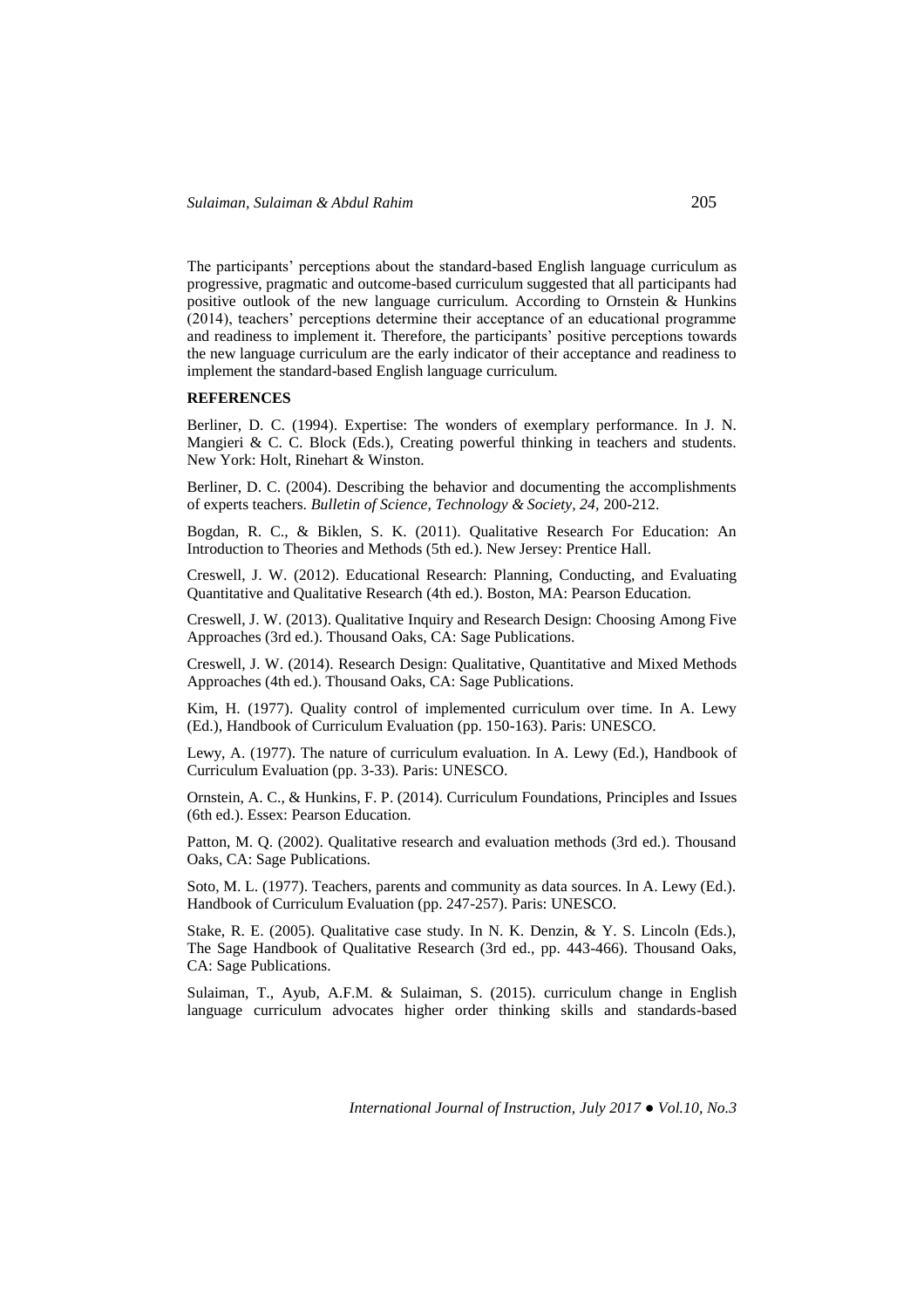assessments in Malaysian primary schools. *Mediterranean Journal of Social Science, 6*(2). 494-500.

Yanik, A. E. (2007). A study of English language curriculum implementation in 6th, 7th and 8th grades of public primary schools through teachers' and students' perceptions (Doctoral dissertation). Middle East Technical University, Turkey.

Yin, R. K. (2009). *Case Study Research: Design and Methods* (4th ed.). Thousand Oaks, CA: Sage Publications.

#### **Turkish Abstract Malezya İlköğretim Okullarında Standartlara Dayalı İngilizce Dil Programına Yönelik Öğretmen Algıları**

Standart temelli İngilizce dil programıı (SBELC), Malezya ilkokullarında yeni bir müfredat olarak geliştirilmiştir. SBELC'nin uygulanması ilköğretimdeki tüm öğretmenleri ve öğrencileri etkileyen bir olaydır. Müfredatın uygulanması çoğunlukla sınıfta gerçekleştiğinden ve öğretmenler uygulama sürecinde kilit rol aynadıklarından, dikkat edilmesi gereken öncelikli konu öğretmenlerin yeni dil programına yönelik algıları olmalıdır. Öğretmenlerin programa yönelik algıları, onların programı kabullenme ve programa hazır olma durumlarını belirler. Bu nedenle, öğretmenlerin SBELC'nin uygulanmasına yönelik algılarını araştırmak için beş ulusal ilköğretim okulundan beş öğretmenin yer aldığı çoklu durum çalışmasıyla yürütülmüş ve veriler sınıf gözlemleri, yarı yapılandırılmış görüşmeler ve ilgili dokümanlardan analiz edilmiştir.

Anahtar Kelimeler: program uygulamaları, standarda dayalı İngilizce Dil Programı, İngilizce Dil Programı, ilerici program, pragmatik program

#### **French Abstract La perception de professeurs du programme d'études standart-basé de langue anglaise dans écoles primaires malaises**

Le programme d'études à base de norme de langue anglaise (SBELC) était assez(impartialement) un nouveau programme d'études dans des écoles primaires malaises. La mise en œuvre de SBELC est un phénomène affectant tous les professeurs et des élèves dans l'enseignement primaire. Puisque la mise en œuvre de programme d'études arrive surtout dans la salle de classe et les professeurs sont les acteurs clés dans le processus de mise en œuvre, la preoccupation initiale devrait être les perceptions des professeurs vers le nouveau programme d'études de langue. Les perceptions des Professeurs vers le programme d'études déterminent leur acceptation et empressement. Donc, une étude de cas multiple a été effectuée qui a impliqué cinq professeurs de cinq écoles primaires nationales pour examiner les perceptions des professeurs vers la mise en oeuvre du SBELC et les données ont été analysées d'observations de salle de classe, semistructuré des entretiens et des documents correspondants.

Mots Clés: mise en oeuvre de programme d'études, programme d'études à base de norme de langue anglaise, programme d'études de langue anglaise, programme d'études progressif, programme d'études pragmatique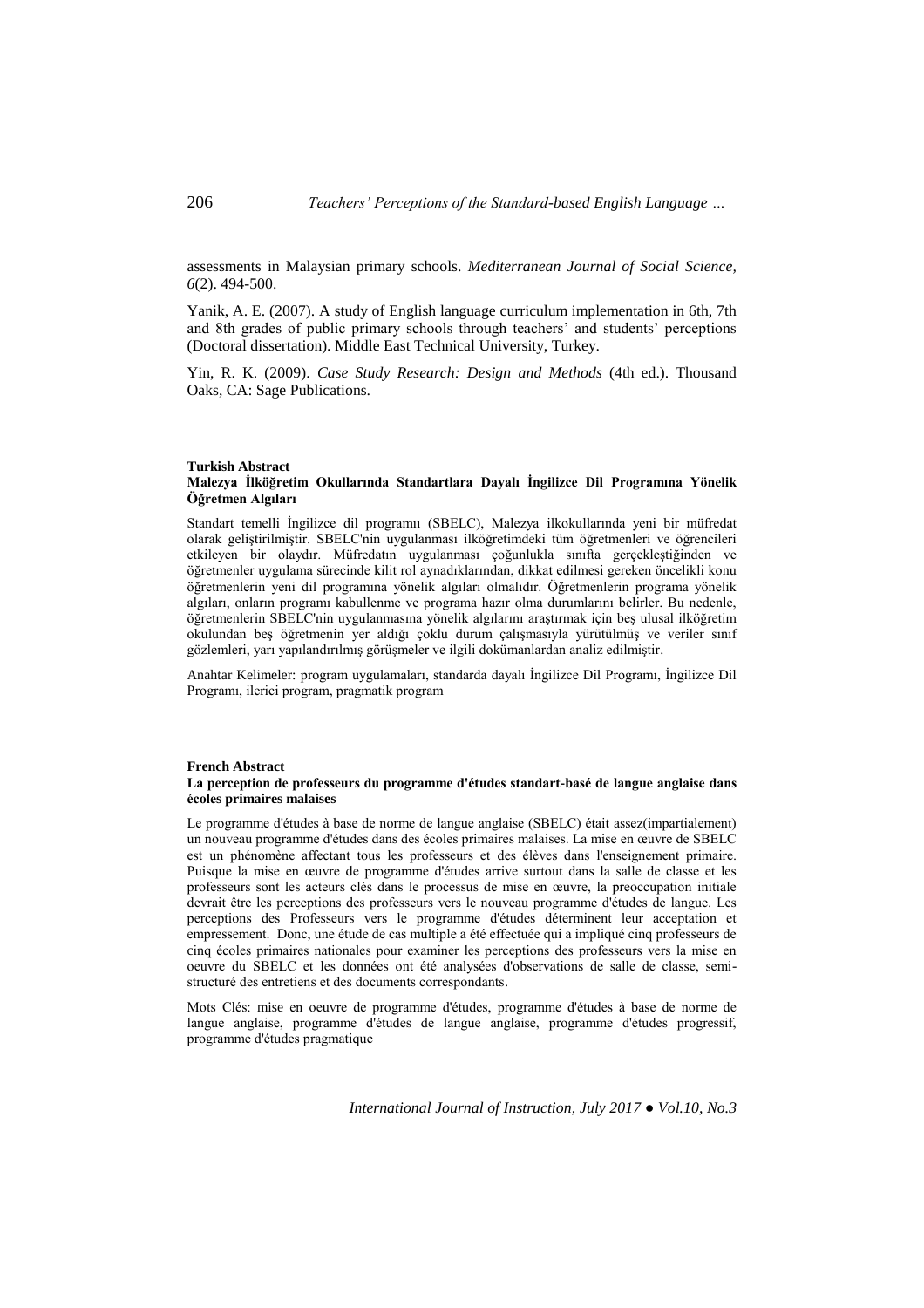#### **Arabic Abstract**

# **تصورات المعلمين لمنهج اللغة اإلنجليزية القائم على المعايير في المدارس االبتدائية الماليزية**

وكان منهج اللغة الإنجليزية المعتمد على المعايير (SBELC) منهجا جديدا إلى حد ما في المدارس الابتدائية الماليزية. ويشكل تنفيذ هذا البرنامج ظاهرة تؤثر على جميع المعلمين والتلاميذ في التعليم الابتدائي. وبما أن تنفيذ المناهج الدراسية يحدث في الغالب في الفصول الدراسية والمعلمين هم الفاعلون الرئيسيون في عملية التنفيذ، ينبغي أن يكون الشاغل األول هو تصورات المعلمين نحو المناهج اللغوية الجديدة. تصورات المعلمين تجاه المنهاج تحدد قبولهم واستعدادهم. ولذلك، أجريت دراسة متعددة الحاالت شملت خمسة معلمين من خمس مدارس ابتدائية وطنية للتحقيق في تصورات المعلمين تجاه تنفيذ هذا البرنامج وتحليل البيانات من مالحظات الفصول الدراسية والمقابالت شبه المنظمة والوثائق المناظرة.

الكلمات الرئيسية: تنفيذ المناهج الدراسية، ومنهج اللغة اإلنجليزية القائم على المعايير، ومناهج اللغة اإلنجليزية، والمناهج التدريجية، ومناهج براغماتية

#### **German Abstract Lehrer-Wahrnehmung des standardbasierten englischsprachigen Curriculums in malaysischen Grundschulen**

Standard-basierte englischsprachige Lehrpläne (SBESL) war ein neues Curriculum in malaysischen Grundschulen. Die Umsetzung von SBESL ist ein Phänomen, das alle Lehrer und Schüler in der Grundschule betrifft. Da die Curriculum-Implementierung vor allem im Klassenzimmer stattfindet und die Lehrer die Schlüsselakteure im Umsetzungsprozess sind, sollte das erste Anliegen die Wahrnehmung der Lehrer gegenüber dem neuen Sprachcurriculum sein. Die Wahrnehmung der Lehrer zum Curriculum bestimmt ihre Akzeptanz und ihre Bereitschaft. Daher wurde eine mehrstufige Studie durchgeführt, an der fünf Lehrer aus fünf nationalen Grundschulen teilnahmen, um die Wahrnehmung der Lehrer zur Umsetzung der SBESL zu untersuchen und Daten aus Klassenzimmerbeobachtungen, halbstrukturierten Interviews und entsprechenden Dokumenten zu analysieren.

Schlüsselwörter: curriculum-implementierung, standardbasierte englischsprachige lehrpläne, englischsprachiges curriculum, progressives curriculum, pragmatisches curriculum